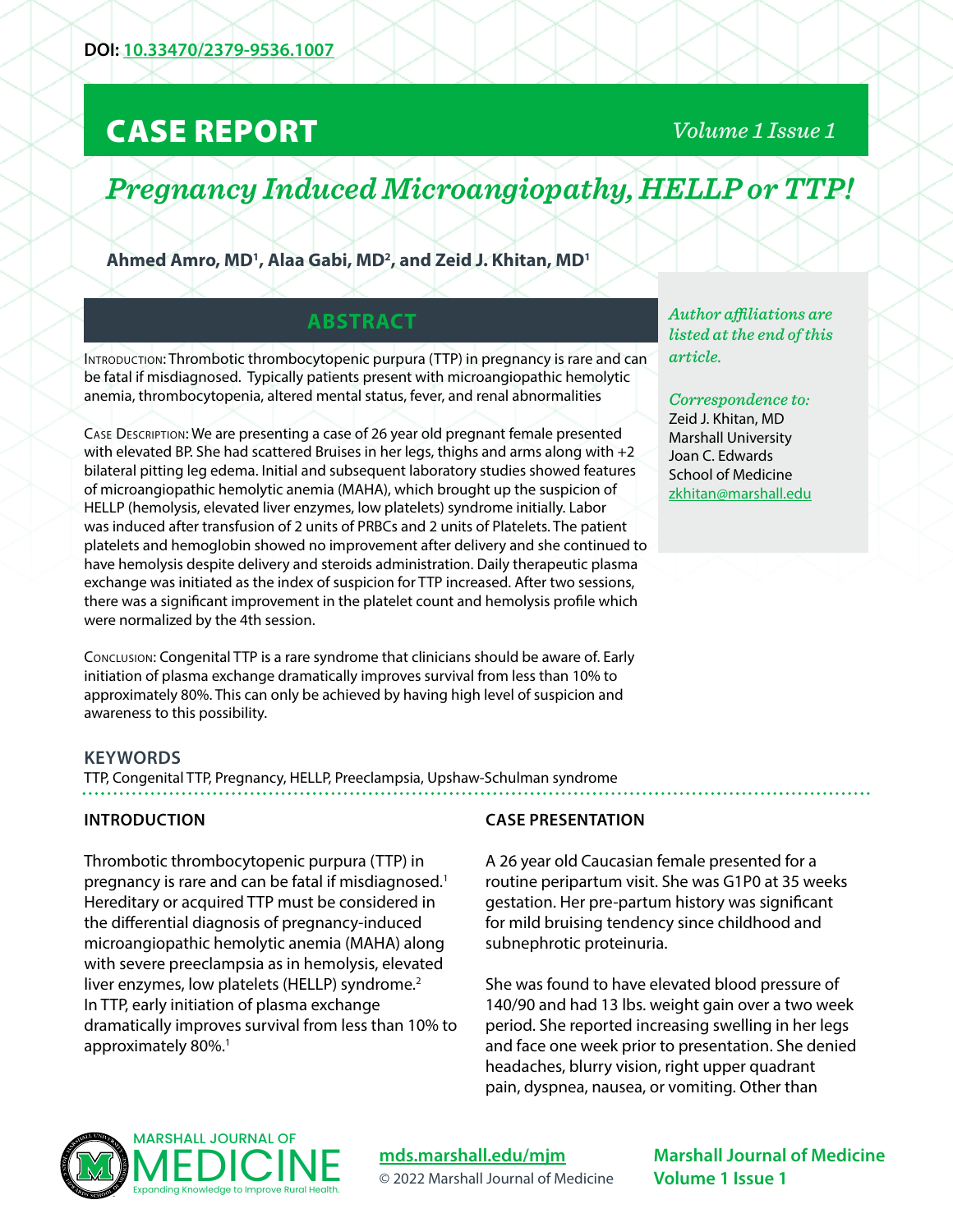hypertension, physical exam showed vital signs of HR 88 RR 18 and Temp of 98. Abdomen was soft, gravid, and non-tender. She had scattered bruises in her legs, thighs and arms along with +2 bilateral pitting leg edema. Initial and subsequent laboratory studies are shown in the table.

The combination of high blood pressure, proteinuria, hemolytic anemia and thrombocytopenia brought up the suspicion of HELLP syndrome. Labor was induced after transfusion of 2 units of PRBCs and 2 units of platelets. The mother and her newborn were closely observed on labor and delivery unit. The fetal heart

rate showed no major abnormalities. Apgar score was 3 & 8 at 1 & 5 minutes respectively. The patient platelets and hemoglobin showed no improvement and she continued to have hemolysis despite delivery and steroids administration. At this point, daily therapeutic plasma exchange was initiated as the index of suspicion for TTP increased. After two sessions, there was a significant improvement in the platelet count and hemolysis profile which were normalized by the 4th session.

#### **DISCUSSION**

TTP (Moschcowitz syndrome) is an acute, rare,

| TABLE: The patient laboratory work up |  |  |
|---------------------------------------|--|--|
|---------------------------------------|--|--|

| Test                         | Result                                                                         | Reference Range      |
|------------------------------|--------------------------------------------------------------------------------|----------------------|
| Hemoglobin                   | $7.2$ g/dl                                                                     | 12.0-16.0            |
| Platelets                    | 16                                                                             | 15-440               |
| <b>WBC</b>                   | 9.2                                                                            | $4.5 - 10.0$         |
| Sodium                       | 141                                                                            | 135-145              |
| Potassium                    | 4.1                                                                            | $3.5 - 5.0$          |
| Calcium                      | 8.2                                                                            | 8.5-10.5             |
| Creatinine                   | 0.78                                                                           | $0.6 - 1.10$         |
| <b>Blood Urea Nitrogen</b>   | 16                                                                             | $7 - 21$             |
| Glucose                      | 95                                                                             | 65-110               |
| Albumin                      | 3.2                                                                            | $3.5 - 5.0$          |
| <b>Total Bilirubin</b>       | 0.6                                                                            | $0.3 - 1.30$         |
| AST                          | 31                                                                             | $10 - 40$            |
| <b>ALT</b>                   | 21                                                                             | $7 - 40$             |
| GGT                          | 9                                                                              | $12 - 58$            |
| PT                           | 9.9                                                                            | $9.4 - 12.4$         |
| aPTT                         | 25.5                                                                           | 20.41-33.39          |
| <b>INR</b>                   | 0.92                                                                           | $0.90 - 1.30$        |
| <b>Urine Creatinine</b>      | 265                                                                            | 20-320               |
| <b>Urine Protein</b>         | 870                                                                            | 40-80                |
| Urinalysis                   | Moderate amount of intact RBC                                                  | $0-1$ RBC            |
| Urine drug screen            | negative                                                                       | Negative             |
| ANA                          | negative                                                                       | Negative $(< 1:80)$  |
| HIV                          | negative                                                                       | Negative             |
| <b>Hepatitis Panel</b>       | negative                                                                       | Negative             |
| Blood group                  | $\Omega^+$                                                                     |                      |
| Peripheral Blood Smear       | Schistocytes, Microspherocytes<br>and Toxic PMNs                               |                      |
| <b>Direct Coombs Test</b>    | negative                                                                       | Negative             |
| Reticulocyte Count           | 9.88                                                                           | $0.73 - 3.12$        |
| Haptoglobin                  | Less than 7                                                                    | 32-154               |
| Fibrinogen                   | 493.5                                                                          | 140.0-498.0          |
| LDH                          | 473                                                                            | 100-190              |
| Uric Acid                    | 7.1                                                                            | $2.5 - 7.5$          |
| Anticardiolipin              | Negative (<9)                                                                  | Negative (0-14)      |
| B2 Glycoprotein 1 Antibodies | Negative $($ <9)                                                               | Negative (0-20)      |
| ADAMTS13 Activity            | Less than 10%                                                                  | $>66\%$              |
| ADAMTS13 Antibody            | Negative (<9)                                                                  | Negative $($ <12 $)$ |
| Placenta Pathology           | Intraparenchymal infarct,<br>Perivillous and Perivascular<br>fibrin denosition |                      |

and potentially fatal disorder.<sup>3</sup> The classical pentad of clinical features includes microangiopathic hemolytic anemia, thrombocytopenia, neurologic symptoms, fever, and renal abnormalities.4 It is caused by absent or severely depleted ADAMTS-13, the von Willebrand factor (VWF) cleaving protease.3 It is either acquired, likely immune mediated, or hereditary, also called Upshaw-Schulman syndrome.<sup>5</sup>

Upshaw-Schulman syndrome or Congenital TTP (cTTP) is caused by homozygous or compound heterozygous ADAMTS13 mutations. $6-7$  It is diagnosed by the documentation of a severe deficiency in ADAMTS13 activity (<10%), and absence of ADAMTS13 autoantibody. The diagnosis is confirmed by documentation of ADAMTS13 mutation.<sup>8</sup> cTTP clinical signs may be mild or absent during childhood. History of easy bruising during childhood due to isolated thrombocytopenia can be the only symptom.<sup>9</sup> There are two age clusters for the initial episode of cTTP; about half of patients have their first acute episode in infancy or early childhood, while the other half remain asymptomatic



#### **[mds.marshall.edu/mjm](https://mds.marshall.edu/mjm/)**

© 2022 Marshall Journal of Medicine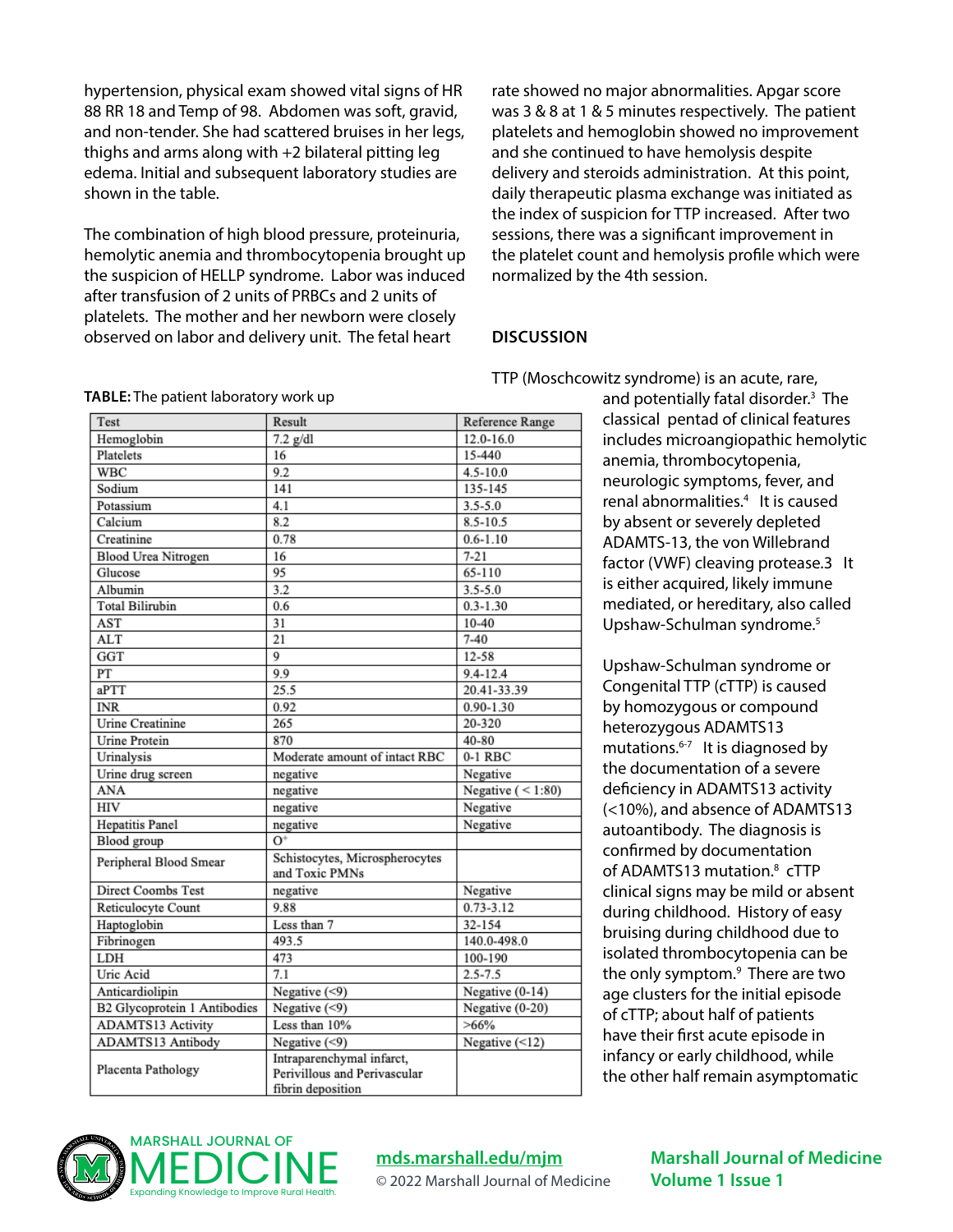until adulthood,<sup>9</sup> with pregnancy being the most important precipitant of initial acute episode. $7$ Physiologic changes during pregnancy including progressive increase of VWF and associated decrease of ADAMTS13 can be considered a likely triggering mechanism for the acute episodes of TTP.5 Pregnancy induced cTTP mostly occurs in the third trimester,3,9 which is likely related to the period over which the level of VWF is increased during pregnancy.5,9

On the other hand, preeclampsia/HELLP syndrome can be associated with thrombocytopenia, microangiopathic hemolytic anemia, neurologic symptoms, and renal insufficiency, making their distinction from TTP difficult or impossible especially since their onset can be delayed to the third trimester of pregnancy as in TTP.<sup>3,9</sup> There are some features that may favor the diagnosis of TTP over HELLP syndrome which include severe thrombocytopenia (less the 20,000) and an elevated LDH-to-AST ratio.<sup>3</sup> ADAMTS-13 activity might be reduced along with elevated VWF levels in HELLP syndrome, but a severe reduction in ADAMTS-13 activity (<10%)10 along with an increase in ultra large VWF multimers is usually suggestive of TTP.<sup>3</sup> On the other hand HELLP syndrome is usually associated with preeclampsia, so hypertension and proteinuria would favor a diagnosis of HELLP syndrome.

The probability of serious maternal and fetal complications during pregnancy is high in patients with  $cTTP$ <sup>5</sup> Untreated TTP is associated with a  $> 90\%$ mortality.<sup>1</sup> Without appropriate treatment, the risk of recurrent episode in patients with cTTP during the next pregnancy is almost 100%.5 Daily plasma exchange and glucocorticoids is the main therapy for adult patients with TTP during pregnancy,<sup>4</sup> which dramatically improved survival from less than 10% to approximately 80%. $1,3$  Patients with cTTP respond quickly to plasma transfusion either upon need or intermittently every 2-3 weeks as a prophylactic therapy. Some plasma derived factor VIII/VWF concentrates contain sufficient amount of ADAMTS13 that was found to be useful in treating cTTP, replacing FFP and plasma exchange.<sup>11</sup> **CONCLUSION**

should be aware of. It can be misdiagnosed in pregnancy as HELLP syndrome, which is more common in this group of patients. If untreated, death from disseminated microvascular thrombosis occurs which makes early detection and treatment of this disease life saving. This can only be achieved by having high level of suspicion and awareness to this possibility.

#### **AUTHOR AFFILIATIONS**

- 1. Department of Internal Medicine, Marshall University Joan C. Edwards School of Medicine.
- 2. Department of Cardiovascular Services, Marshall University Joan C. Edwards School of Medicine.

### **REFERENCES**

- 1. McMinn JR, George JN. Evaluation of women with clinically suspected thrombotic thrombocytopenic purpura-hemolytic uremic syndrome during pregnancy. J clin apheresis. 2001;16(4):202-9.
- 2. Weinstein L. Syndrome of hemolysis, elevated liver enzymes, and low platelet count: a severe consequence of hypertension in pregnancy. Am J Obstet Gynecol. 1982;142(2):159-67.
- 3. Fyfe-Brown A, Clarke G, Nerenberg K, Chandra S, Jain V. Management of pregnancy-associated thrombotic thrombocytopenia purpura. AJP reports. 2013;3(1):45-50.
- 4. Lucania G, Camiolo E, Carmina MG, Fiandaca T, Indovina A, Malato A, et al. Multidisciplinary approach in pregnancy-associated thrombotic thrombocytopenic purpura: a case report. Blood transfusion = Trasfusione del sangue. 2014;12 Suppl 1:s137-40.
- 5. Falter T, Kremer Hovinga JA, Lackner K, Fullemann HG, Lammle B, Scharrer I. Late onset and pregnancy-induced congenital thrombotic thrombocytopenic purpura. Hamostaseologie. 2014;34(3):244-8.
- 6. George JN, Nester CM. Syndromes of thrombotic microangiopathy. N Engl J Med. 2014;371(7):654- 66.
- 7. Fujimura Y, Matsumoto M, Kokame K, Isonishi A, Soejima K, Akiyama N, et al. Pregnancy-induced thrombocytopenia and TTP, and the risk of fetal

Congenital TTP is a rare syndrome that clinicians



**[mds.marshall.edu/mjm](https://mds.marshall.edu/mjm/)** © 2022 Marshall Journal of Medicine